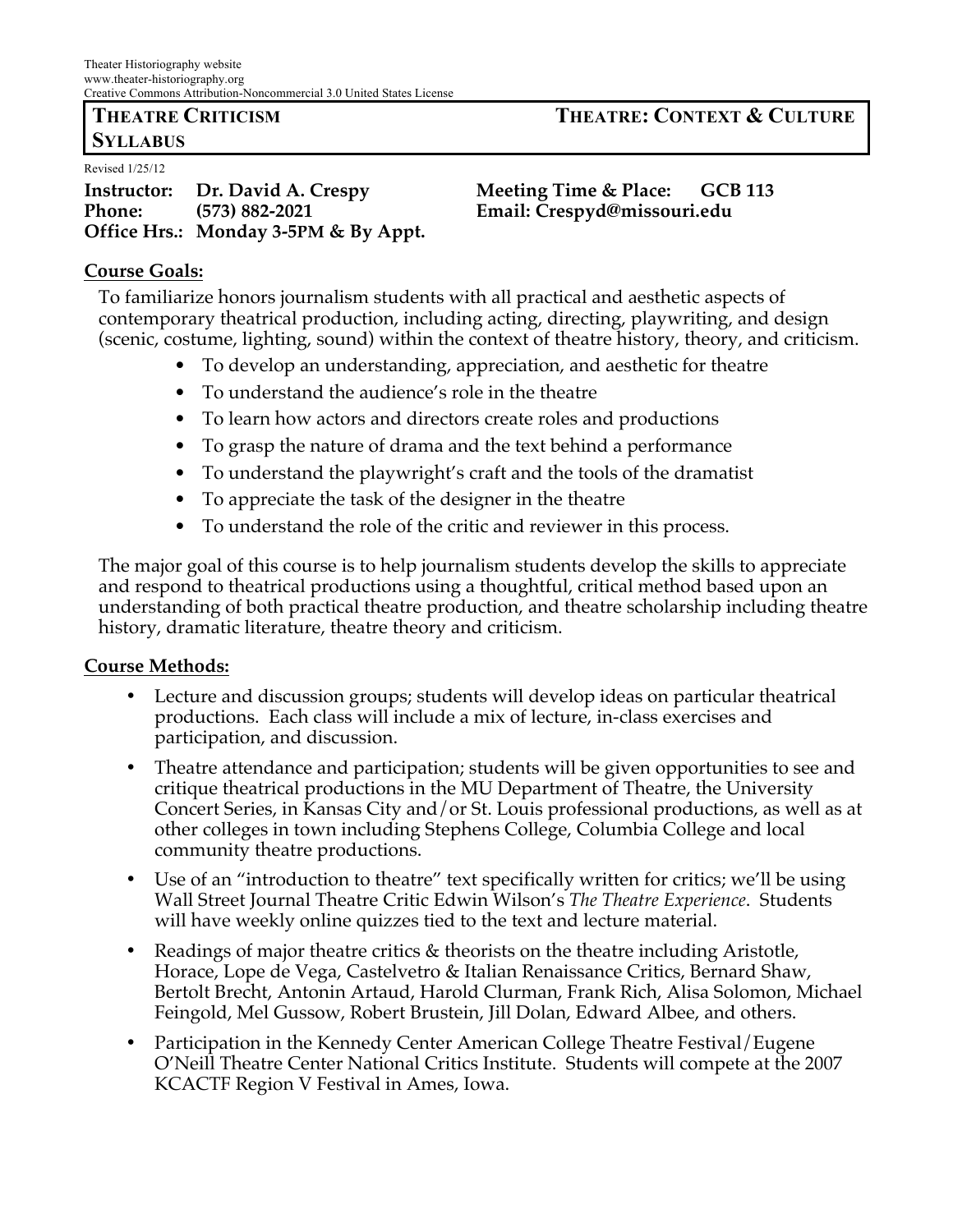# **WEBPAGE: BLACKBOARD course http://courses.missouri.edu**

# **Course ID: Theatre 3005: INTRODUCTION TO THEATRE CRITICISM, Sec 1 – WS2007 (Crespy)**

The Blackboard website is a means of keeping you informed about upcoming events, instructions for assignments, taking online exams, and for providing discussions about class. It is important to check Blackboard daily to keep current. Under course login, select Blackboard and enter your PAW Print. If you have difficulty in logging in to the course or you do not see the course listed, please contact the IAT Services Help Desk at 882-5000. **NOTE:** You will have all your exams via WebCT and there are no make-ups, so please make sure you schedule your time accordingly. *Computer and electronic malfunctions never qualify as an excuse for missing a deadline.*

# **ACADEMIC DISHONESTY**

Academic honesty is fundamental to the activities and principles of a university. All members of the academic community must be confident that each person's work has been responsibly and honorably acquired, developed, and presented. Any effort to gain an advantage not given to all students is dishonest whether or not the effort is successful. The academic community regards academic dishonesty as an extremely serious matter, with serious consequences that range from probation to expulsion. When in doubt about plagiarism, paraphrasing, quoting, or collaboration, consult the course instructor.

For this course, examples of academic dishonesty include, but are not limited to:

- Collecting information from other sources, including textbooks and the internet and claiming it as your own.
- Collaborating with a classmate to the extent that your own work is not apparent.
- Copying during an exam.
- Having someone else take your online quizzes or write your final project.

# **REQUIREMENTS/ASSIGNMENT GRADE PERCENTAGE:**

| ATTENDANCE                             |        |
|----------------------------------------|--------|
| <b>DAILY ATTENDANCEF</b>               | $10\%$ |
| <b>DAILY PARTICIPATION</b>             | $10\%$ |
| <b>ATTENDANCE TOTAL</b>                | $20\%$ |
| <b>WRITTEN ASSIGNMENTS</b>             |        |
| <b>5 REVIEWS</b>                       | $30\%$ |
| <b>15 UNIT QUIZZES</b>                 | 20%    |
| THEATRE CRITIC PAPER (10-15 PAGES)     | $30\%$ |
| <b>BIBLIOGRAPHY</b><br><b>PROPOSAL</b> |        |
| <b>OUTLINE</b><br><b>FIRST DRAFT</b>   |        |
| FINAL DRAFT                            |        |
| <b>TOTAL WRITTEN</b>                   |        |
| dtal for Class                         |        |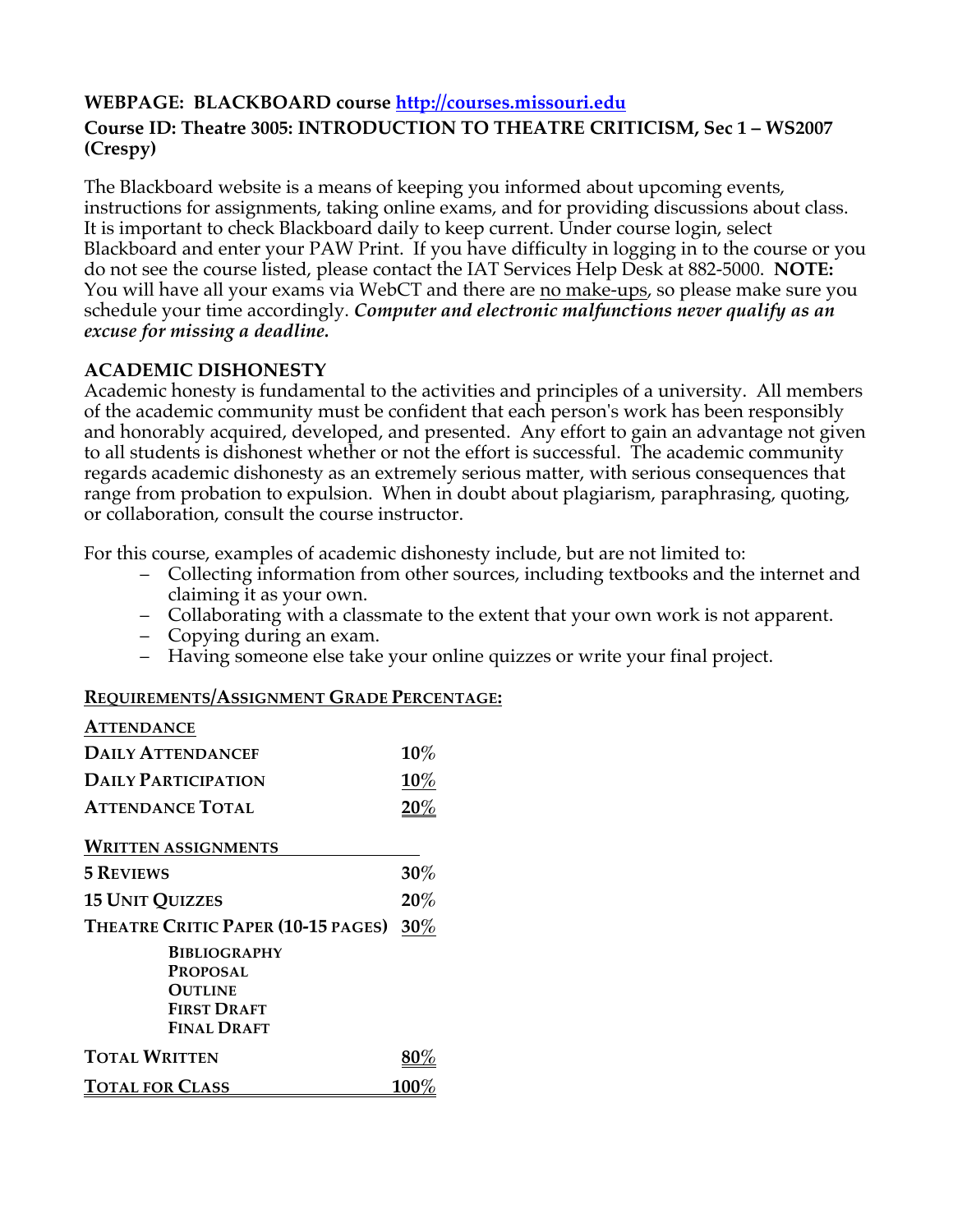| $97-100 A+$ | 77-80 C           |
|-------------|-------------------|
| 95-97 A     | 65-77 C-          |
| $93-95$ A-  | $63-65$ D+        |
| $90-93 B+$  | $60-63$ D         |
| 87-90 B     | $57-60$ D-        |
| 83-87 B-    | <b>Below 57 F</b> |
| $80-83$ C+  |                   |

# **GRADING SCALE FOR COURSE**

**ATTENDANCE :** Students will be expected to attend **all** classes; attendance will be taken *randomly* over the course of the semester. Students must be present for **all** random attendance checks to receive the attendance credit. Each attendance check involves student answering two questions, based upon the lectures and text. You must answer at least **one** of these two questions **correctly** to get the attendance credit. If you miss **any** of the attendance checks, you will lose your classroom attendance grade. No excuses are accepted. Attendance is worth 100 points—if you don't make one of these attendance checks you'll lose these points. The only acceptable absences for either class or theatre attendance are the following:

> **DEATH OR FAMILY EMERGENCY.** You **must** have **your parent or guardian** call or email instructor immediately after such an instance.

> **ILLNESS VERIFIABLE BY DOCTOR'S NOTE.** You must have a doctor's note to be excused from class.

**PLEASE NOTE THAT IF YOU MISS CLASS FOR ANY OF THESE REASONS, YOU ARE RESPONSIBLE FOR ANY INFORMATION IN THE LECTURE. IF YOU MISS THEATRE PERFORMANCE DATES, YOU MUST ATTEND THOSE SHOWS AND PROVIDE A TICKET STUB AND PROGRAM FOR THE DATE YOU ATTENDED.**

- **PARTICIPATION:** You are expected to participate in class—which means arriving at class having read the chapter assigned for that day, and prepared to answer questions.
- **WRITTEN WORK :** Your grade on written work is based upon the depth and diligence in meeting assignment requirements, care and professionalism in presentation (all work must be typed and on time). All papers follow either MLA or Chicago Manual of Style—however, an excellent text on Chicago Manual of Style is Kate Turabian's *A Manual for Writers of Term Papers, Theses, and Dissertations.* It is available at the bookstore and at Ellis Library. Deadlines are important to all theatre professionals. I do not accept late work of any kind, regardless of the situation. All work must be typed (no handwritten material is accepted), and dropped into the appropriate assignment box on the Blackboard website (See **Grading Rubric**).

# **GRADING RUBRIC**

**"A" LEVEL WRITING:** An "A" paper is one that presents an original, interesting, and well-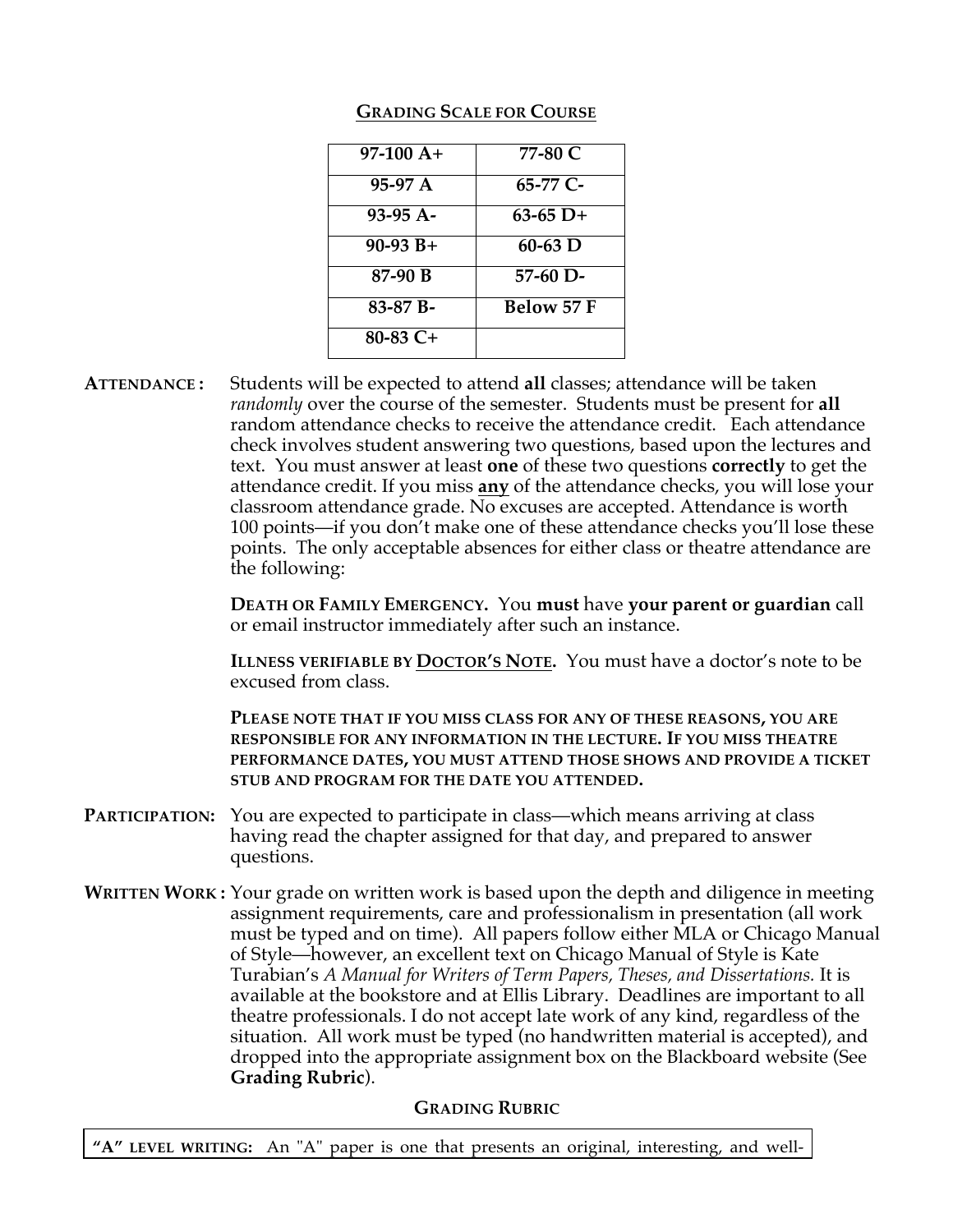supported thesis. The writer offers strong and clearly elucidated evidence supporting it. Such a paper is elegantly organized, contains a strong initial thesis paragraph that offers a preview of its argument. An "A" contains few errors of grammar and style, and shows careful proofreading. It represents *excellence* and demonstrates the work of a student who goes above and beyond the norm.

**"B" LEVEL WRITING**: A "B" paper represents *good* work*,* has a sound though perhaps not very original thesis and uses fairly obvious evidence in support of its assertions. Its arguments, while not extraordinary, are clear and understandable. A "B" paper may be outstanding in some respects but weak in others (i.e. strong argument, but poor grammar or not enough evidence). Grammar and style are expected to be very strong in a "B" paper.

**"C" LEVEL WRITING:** A "C" paper is quite weak in at least one of its major aspects; it has a poorly articulated thesis, flimsy evidence supporting it, is unimaginatively but adequately argued, and is presented with sufficient, though not exemplary grammar and style.

**"D" LEVEL WRITING :** A "D" paper presents no sort of thesis, weak or little evidence or support, and extremely poor grammar and style.

**"F" LEVEL WRITING :** Student has made no attempt to complete the assignment. Writing is unacceptable in form and content. Student will be asked to redo the work in its entirety for a "C" level grade. If unrevised and uncorrected, student stands a chance of being dropped from the course. Two "F" level assignments and the student will be dropped from the course.

# **REQUIRED TEXTS:**

**TEXTS**: Wilson, Edwin & Alvin Goldfarb, *The Theatre Experience*. Tenth Edition. McGraw-Hill, 2005.

> Palmer, Richard. *The Critics' Canon: The Critics' Canon: Standards of Theatrical Reviewing in America*. Greenwood. 1988

**PLAYS:** Wilson, Edwin & Alvin Goldfarb, *Anthology of Living Theatre.* Third Edition. McGraw-Hill, 2004.

### **DISABILITY ACCOMMODATION POLICY**

If you need accommodations because of a disability, if you have emergency medical information to share with me, or if you need special arrangements in case the building must be evacuated, please inform me immediately. Please see me privately after class, or at my office.

To request academic accommodations (for example, a notetaker), students must also register with Disability Services, AO38 Brady Commons, 882-4696. It is the campus office responsible for reviewing documentation provided by students requesting academic accommodations, and for accommodations planning in cooperation with students and instructors, as needed and consistent with course requirements. For other MU resources for students with disabilities, click on Disability Resources on the MU homepage.

# **ACADEMIC DISHONESTY**

*Cases of suspected academic dishonesty will be reported to the provost office.*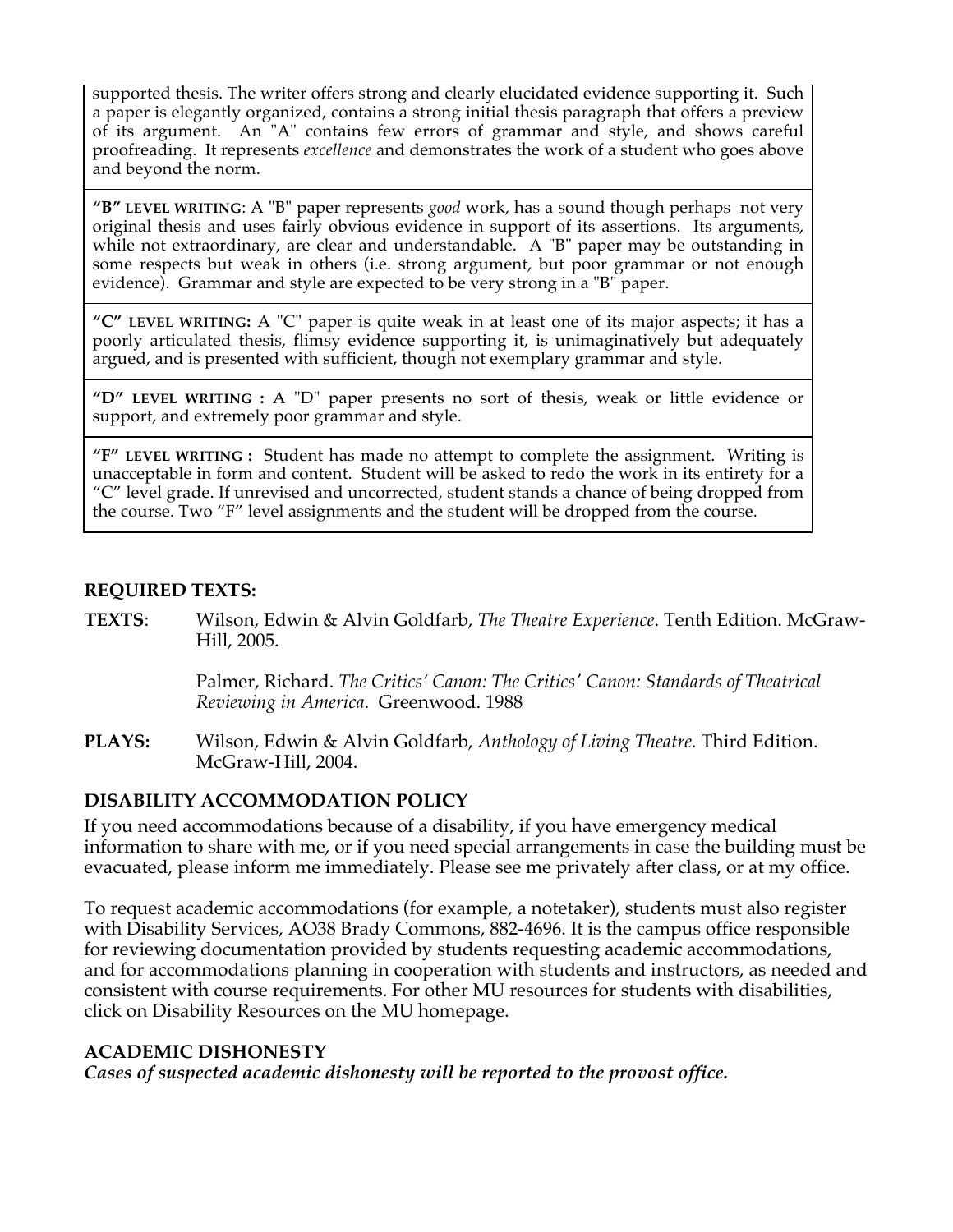## **IMPORTANT NOTES:**

- $\checkmark$  Late assignments will not be accepted; the assignments must be turned in by the end of class on the date assigned. All online quizzes must be taken by the dates scheduled on the syllabus. You will have one try to take each test. There are no make-ups for any of the tests. Each test is 15 minutes long with 25 multiple choice questions. You will have approximately 45 seconds to answer each question.
- $\checkmark$  Any student who is distracting or disrespectful to instructors, teaching assistants, fellow students or guests of the class may be asked to leave. Repeated instances will result in a drop from the class. Repeated angry emails, orugly responses in discussion boards will also be grounds for being dropped from class.
- $\checkmark$  If you need to leave a class early, please advise the instructor or teaching assistants before the class begins; repeated exits will result in loss of attendance points. Attendance will be taken at the end of classes, so leaving early is not the best choice.
- $\checkmark$  Lecture material is included in all tests for the course. You are responsible for taking notes, or bringing recording devices to class if you are a slow note-taker. Lecture notes will NOT be posted; you must take notes for this course.

# **PERFORMANCE SCHEDULE**

The class will receive a final schedule of performances to attend; some will be attended together as a class; others will be attended separately. Students are required to reserve tickets for productions on their own at their own expense. The shows that we're planning on seeing as a class are asterisk'd (\*). The date for the trip to Kansas City to see the UMKC production of THE SECRET LIFE OF LOSERS at the H&R Block City Stage, Union Station is SATURDAY, FEBRUARY 10, 7:30PM (so hold that date!). The choices include:

#### **MU Theatre Department Winter Season Call 882 PLAY (7529) for Tickets**

| Feb./22-24, Mar. 1-4 | Arms and the Man       | $\star$<br>Rhynsburger   |
|----------------------|------------------------|--------------------------|
| March/15-18 & 20-22  | The Story              | <b>Corner Playhouse*</b> |
| April $/3-8$         | Mizzou New Play Series | Corner Playhouse         |
| April $/25-30$       | The Pedlar             | Rhynsburger              |

### **Stephens College Theatre Department Winter Seasons Call (573) 876-7199 for Tickets**

| February 9 – 11, 14-17 | <b>Taming the Shrew</b>                       | Macklanburg Playhouse* |
|------------------------|-----------------------------------------------|------------------------|
| February $21 - 24$     | 43 Plays for 43 Presidents Warehouse Theatre* |                        |

# **University Concert Series**

| February 9  | Camelot                 | <b>Jesse Hall</b> |
|-------------|-------------------------|-------------------|
| February 22 | Man of La Mancha        | <b>Jesse Hall</b> |
| February 27 | The Pirates of Penzance | <b>Jesse Hall</b> |

# **UMKC Dept. of Theatre**

| February 10-24. | The Secret Life of Losers (N.O.W.) by Megan Mostyn-Brown* |  |
|-----------------|-----------------------------------------------------------|--|
|-----------------|-----------------------------------------------------------|--|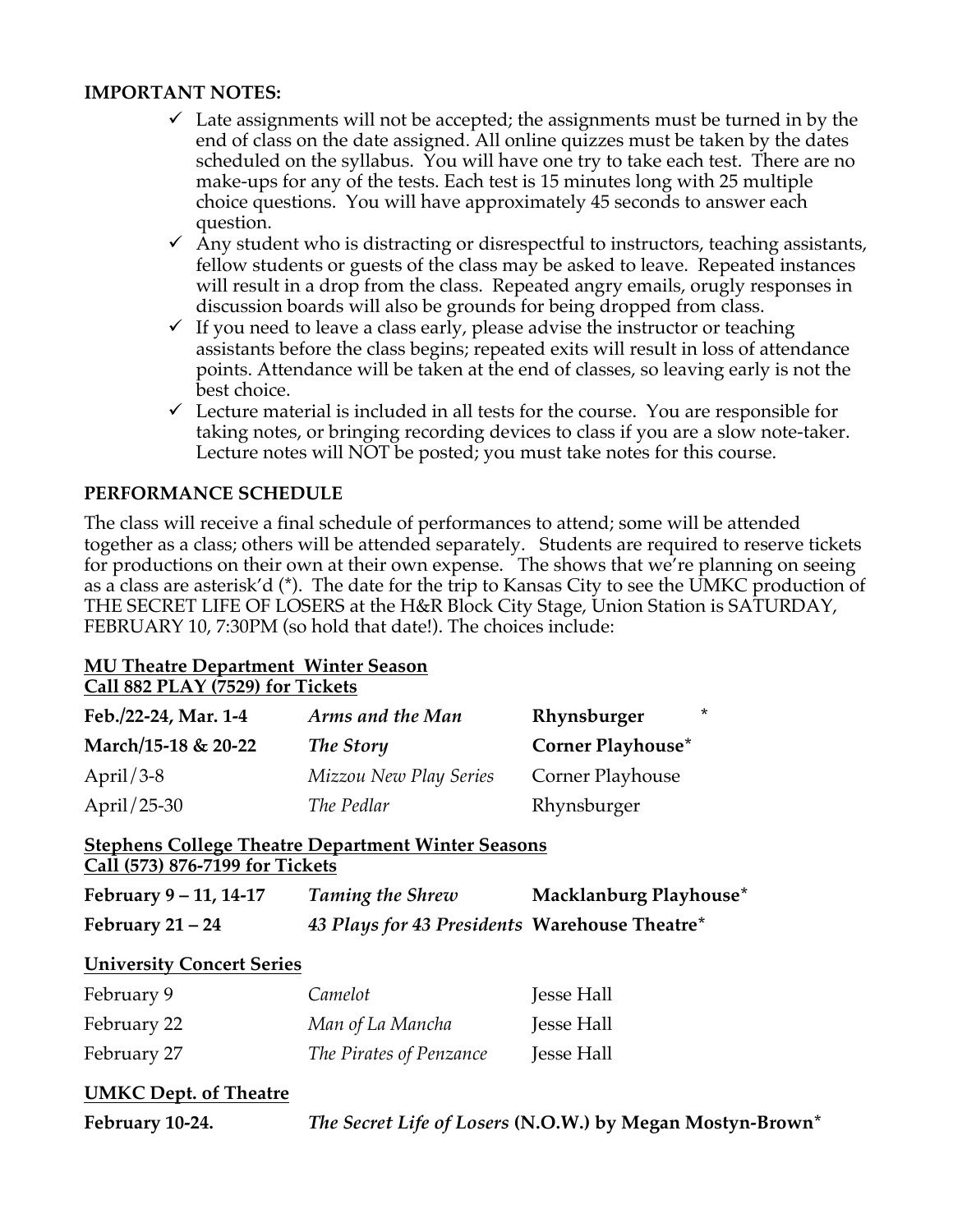| March 28-April 7 | <i>Present Laughter by Noel Coward</i> |
|------------------|----------------------------------------|
| April 14-22      | Twelfth Night by William Shakespeare   |

# **Repertory Theatre of St. Louis**

January 3–January 28, 2007*Heartbreak House* February 7–March 4, 2007 *The Heidi Chronicles* March 21–April 15, 2007 *Sherlock Holmes: The Final Adventure*

# **Kansas City Repertory**

| Jan. 19-Feb. 11, 2007 | King Lear                                   |
|-----------------------|---------------------------------------------|
| Feb 23-Mar. 18, 2007  | <b>Sherlock Holmes: The Final Adventure</b> |
| Feb. 2-Mar. 18, 2007  | Love, Janis - A New Musical                 |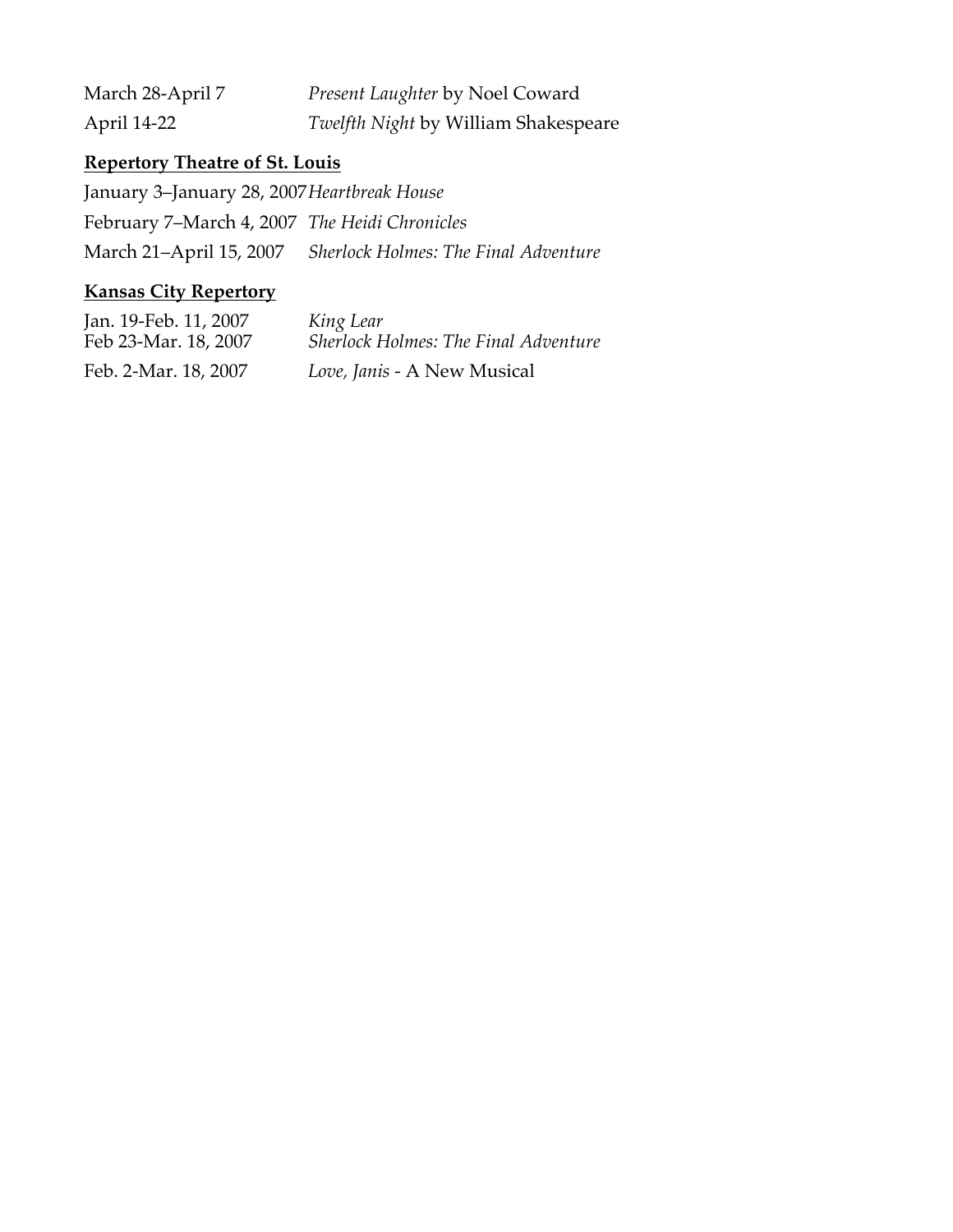# DRAFT **CLASS SCHEDULE – Readings & Assignments**

| <b>Week/Day</b>                  | Subject                                                                                                                                                                                                                                                                                                                              | <b>Text</b> | Assignment |
|----------------------------------|--------------------------------------------------------------------------------------------------------------------------------------------------------------------------------------------------------------------------------------------------------------------------------------------------------------------------------------|-------------|------------|
| <b>WEEK1</b>                     | <b>THE AUDIENCE</b>                                                                                                                                                                                                                                                                                                                  |             |            |
| Mon., Jan. 15                    | <b>ONLINE Class Welcome</b><br>Preface, Introduction                                                                                                                                                                                                                                                                                 |             |            |
| Wed., Jan. 17                    | <b>Audience Role</b>                                                                                                                                                                                                                                                                                                                 | Chap. 1     |            |
| Fri., Jan. 19                    | <b>Audience Expectations</b>                                                                                                                                                                                                                                                                                                         | Chap. 2     |            |
| <b>Weekly Readings</b>           | Play: Sophocles' Antigone<br><b>Critic: Aristotle's Poetics</b>                                                                                                                                                                                                                                                                      |             |            |
|                                  | Harold Clurman: Antigone<br>Harold Clurman: On Theatre<br>Richard H. Palmer: "Nature & Function of a Review"                                                                                                                                                                                                                         |             |            |
| Mon., Jan. 22                    | Online Quiz #1 – Introduction, Chaps. 1 & 2, 8AM-9PM                                                                                                                                                                                                                                                                                 |             |            |
| Mon., Jan. 22 -<br>Fri., Jan. 27 | NO CLASS - KENNEDY CENTER AMERICAN COLLEGE<br>THEATRE FESTIVAL, AMES, IOWA                                                                                                                                                                                                                                                           |             |            |
| WEEK <sub>2</sub>                | THE CRITIC & THEATRE SPACES                                                                                                                                                                                                                                                                                                          |             |            |
| Mon., Jan. 29                    | The Critic & The Audience                                                                                                                                                                                                                                                                                                            | Chap. 3     |            |
| Wed., Jan. 31                    | <b>Stage Spaces</b>                                                                                                                                                                                                                                                                                                                  | Chap. 4     |            |
| Friday, Feb. 2                   | NO CLASS (Dr. Crespy attends KCACTF Region One)                                                                                                                                                                                                                                                                                      |             |            |
| <b>Weekly Readings</b>           | <b>Play: Shakespeares' Hamlet</b>                                                                                                                                                                                                                                                                                                    |             |            |
|                                  | Theorist:<br>Horace's Ars Poetica (online)<br>Critic: John Simon, "Hamlet at the Public Theatre"<br>Stark Young, "Barrymore's Hamlet in London"<br><b>Mel Gussow, Visions and Voices</b><br>Richard H. Palmer: Chap. 10 "Strengths and Weakness of a<br>Theatrical Review" & " Journalistic Requirements for a Theatrical<br>Review" |             |            |
| <b>WEEK3</b>                     | <b>THE PERFORMER</b>                                                                                                                                                                                                                                                                                                                 |             |            |
| Mon., Feb. 5                     | Online Quiz #2 - Chaps. 3 & 4, 8AM-9PM                                                                                                                                                                                                                                                                                               |             |            |
| Mon., Feb. 5                     | Acting: Offstage and in the Past                                                                                                                                                                                                                                                                                                     | Chap. 5     |            |
| Wed., Feb. 7                     | <b>Acting: History</b>                                                                                                                                                                                                                                                                                                               |             |            |
| Fri., Feb. 9                     | Acting: History cont'd                                                                                                                                                                                                                                                                                                               |             |            |
| <b>Weekly Readings</b>           | Play: Chekhov, Cherry Orchard                                                                                                                                                                                                                                                                                                        |             |            |
|                                  | Theorist:<br>Stanislavksi's An Actor Prepares: Chap. 3-Action<br>Critic:<br>George Bernard Shaw on Duse vs. Bernhardt<br>George Bernard Shaw, "Two Reviews"<br>Richard H. Palmer: Chap. 3 "Reviewing the Actor"                                                                                                                      |             |            |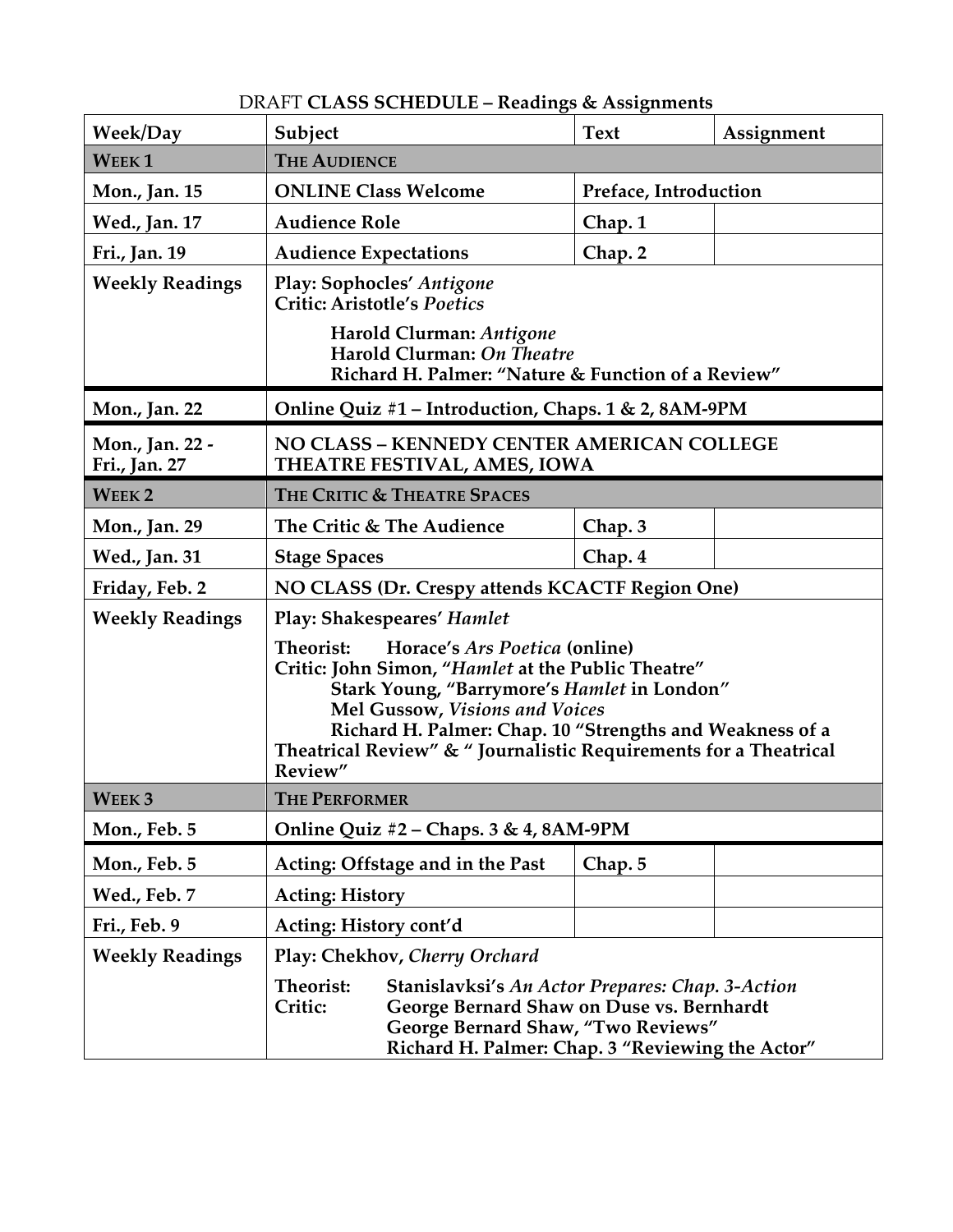| <b>WEEK4</b>           | <b>THE PERFORMER</b>                                                                                                                                                       |         |                     |  |
|------------------------|----------------------------------------------------------------------------------------------------------------------------------------------------------------------------|---------|---------------------|--|
| Mon., Feb. 12          | Online Quiz #3 - Chap. 5, 8AM-9PM                                                                                                                                          |         |                     |  |
| Mon., Feb. 12          | <b>Theatre Review Due: KING LEAR</b>                                                                                                                                       |         |                     |  |
| Mon., Feb. 12          | <b>Stage Acting Today</b>                                                                                                                                                  | Chap. 6 |                     |  |
| <b>Wed., Feb. 14</b>   | <b>Technique of Acting</b>                                                                                                                                                 |         |                     |  |
| Fri., Feb. 16          | <b>Business of Acting</b>                                                                                                                                                  |         | <b>BIBLIOGRAPHY</b> |  |
| Fri., Feb. 16          | DUE: THEATRE CRITIC PAPER BIBLIOGRAPHY                                                                                                                                     |         |                     |  |
| <b>Weekly Readings</b> | Play: Moliere's Tartuffe                                                                                                                                                   |         |                     |  |
|                        | Theorist: Moliere's Versailles Impromptu<br>Critic: Frank Rich, "Audacious Gambles with High Comedy" from<br>Hot Seat: Theater Criticism for The New York Times, 1980-1993 |         |                     |  |
|                        | Critic: Robert Brustein: Acting-Pleasures of Imitation                                                                                                                     |         |                     |  |
|                        | Critic: Richard H. Palmer: Chap. 4, Reviewing The Actor:<br>Characterization                                                                                               |         |                     |  |
| WEEK <sub>5</sub>      | <b>CHAPTER 7: THE DIRECTOR AND PRODUCER</b>                                                                                                                                |         |                     |  |
| Mon., Feb. 19          | Online Quiz #4 - Chap. 6, 8AM-9PM                                                                                                                                          |         |                     |  |
| Mon., Feb. 19          | Theatre Review Due: SECRET LIFE OF LOSERS                                                                                                                                  |         |                     |  |
| Mon., Feb. 19          | <b>History of Directing</b>                                                                                                                                                | Chap. 7 |                     |  |
| <b>Wed., Feb. 21</b>   | <b>Directing Technique</b>                                                                                                                                                 |         |                     |  |
| Fri., Feb. 23          | Performer & Director                                                                                                                                                       |         |                     |  |
| <b>Weekly Readings</b> | Play: Bertolt Brecht, The Good Woman of Szechuan                                                                                                                           |         |                     |  |
|                        | Theorist: Brecht: "The Short Organum on the Theatre"                                                                                                                       |         |                     |  |
|                        | Critic: Robert Brustein: "Brecht and his Women"                                                                                                                            |         |                     |  |
|                        | Critic: Harold Clurman: "The Principles of Interpretation"                                                                                                                 |         |                     |  |
|                        | Critic: Richard H. Palmer: Chap. 6 "Reviewing the Stage Direction"                                                                                                         |         |                     |  |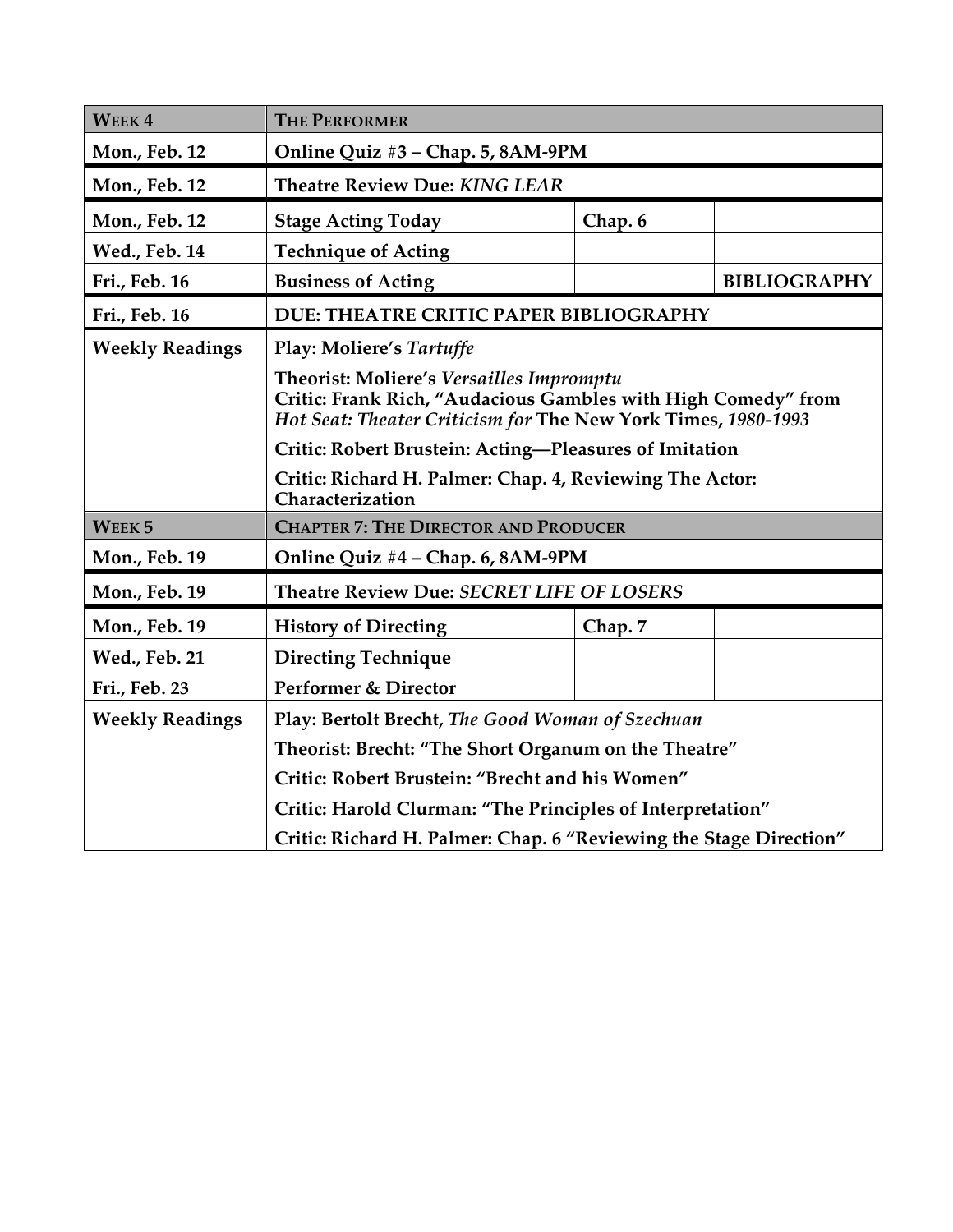| WEEK <sub>6</sub>      | THE PLAYWRIGHT: CREATING THE ESSENTIALS                                                                                                                                                                                                               |          |                                                                                                   |
|------------------------|-------------------------------------------------------------------------------------------------------------------------------------------------------------------------------------------------------------------------------------------------------|----------|---------------------------------------------------------------------------------------------------|
| <b>Mon., Feb. 26</b>   | Online Quiz #5 - Chap. 7, 8AM-9PM                                                                                                                                                                                                                     |          |                                                                                                   |
| Mon., Feb. 26          | Theatre Review Due: TAMING OF THE SHREW                                                                                                                                                                                                               |          |                                                                                                   |
| Mon., Feb. 26          | <b>Subject and Verb of Drama</b><br>Exam 2<br>Chap. 8                                                                                                                                                                                                 |          |                                                                                                   |
| Wed., Feb. 27          | <b>Dramatic Structure</b>                                                                                                                                                                                                                             |          | <b>Getting Started in</b><br>Theatre: Suzan<br>Lori-Parks,<br>Playwright                          |
| Fri., Mar. 2           | <b>Viewpoints and Genre</b>                                                                                                                                                                                                                           |          | <b>Proposal Due</b>                                                                               |
| Fri., Mar. 2           | DUE: THEATRE CRITIC PAPER PROPOSAL                                                                                                                                                                                                                    |          |                                                                                                   |
| <b>Weekly Readings</b> | Play: Tennessee Williams' The Glass Menagerie<br>Critic: Ben Brantley on The Glass Menagerie (Revival w/Jessica Lange)<br>Louis Nichols on The Glass Menagerie (Original w/Laurette Taylor<br>Playwright: Thorton Wilder-Some Thoughts on Playwriting |          |                                                                                                   |
|                        | Richard Palmer: Chap. 5 "Reviewing the Script                                                                                                                                                                                                         |          |                                                                                                   |
| WEEK <sub>7</sub>      | <b>DRAMATIC FORMS &amp; CHARACTERS</b>                                                                                                                                                                                                                |          |                                                                                                   |
| Mon., Mar. 5           | Online Quiz #6 - Chap. 8, 8AM-9PM                                                                                                                                                                                                                     |          |                                                                                                   |
| Mon., Mar. 5           | Theatre Review Due: 43 PRESIDENTS                                                                                                                                                                                                                     |          |                                                                                                   |
| Mon., Mar. 5           | NO CLASS/LYNN NOTTAGE                                                                                                                                                                                                                                 |          |                                                                                                   |
| Wed., Mar. 7           | Dramatic Structure: Climatic, Epic                                                                                                                                                                                                                    | Chap. 9  | <b>Getting Started in</b><br>Theatre: Richard<br>Foreman,<br>Director,<br>Playwright,<br>Designer |
| Fri., Mar. 9           | <b>Types Characters: Juxtaposition/</b><br>Interaction                                                                                                                                                                                                | Chap. 10 |                                                                                                   |
| <b>Weekly Readings</b> | Play: August Wilson Joe Turner's Come and Gone                                                                                                                                                                                                        |          |                                                                                                   |
|                        | Critic: Frank Rich on Joe Turner's Come and Gone                                                                                                                                                                                                      |          |                                                                                                   |
|                        | Critic: Robert Brustein's "Subsidized Separatism" from Cultural<br><b>Calisthenics</b>                                                                                                                                                                |          |                                                                                                   |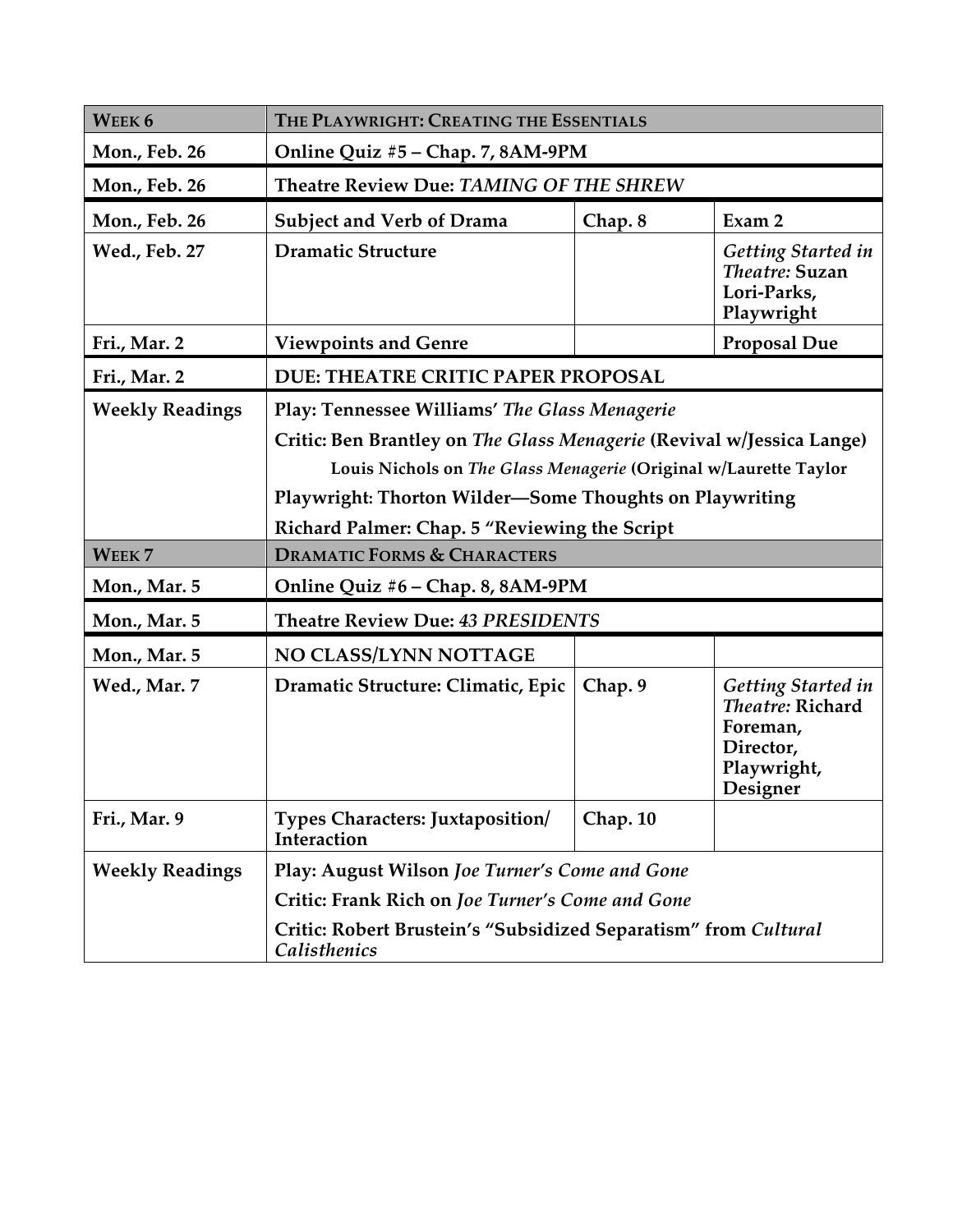| WEEK <sub>8</sub>                | <b>TRAGEDY &amp; OTHER SERIOUS DRAMA</b>                                                                                                                                                                                             |          |                                                                                        |
|----------------------------------|--------------------------------------------------------------------------------------------------------------------------------------------------------------------------------------------------------------------------------------|----------|----------------------------------------------------------------------------------------|
| Mon., Mar. 12                    | Online Quiz #7 - Chap. 9 & 10, 8AM-9PM                                                                                                                                                                                               |          |                                                                                        |
| <b>Mon., Mar. 12</b>             | <b>Traditional/Modern Tragedy</b>                                                                                                                                                                                                    | Chap. 11 | <b>Getting Started in</b><br>Theatre: Emily<br>Mann,<br>Playwright-<br><b>Director</b> |
| <b>Wed., Mar. 14</b>             | Heroic Tragedy/Bourgeois Drama                                                                                                                                                                                                       |          |                                                                                        |
| Fri., Mar. 16                    | Melodrama                                                                                                                                                                                                                            |          | <b>OUTLINE DUE</b>                                                                     |
| <b>FRI., MAR. 16</b>             | DUE: THEATRE CRITIC PAPER OUTLINE                                                                                                                                                                                                    |          |                                                                                        |
| <b>Weekly Readings</b>           | Play: Henrik Ibsen's A Doll's House<br>Ibsen: "The Modern Tragedy" from Toby Cole's Playwrights on<br>Playwriting<br>Critic: Alisa Solomon (Village Voice critic) The New Drama and the<br>New Woman: Reconstructing Ibsen's Realism |          |                                                                                        |
| WEEK <sub>9</sub>                | <b>COMEDY AND TRAGICOMEDY</b>                                                                                                                                                                                                        |          |                                                                                        |
| Mon., Mar. 19                    | Online Quiz #8 - Chap. 11, 8AM-9PM                                                                                                                                                                                                   |          |                                                                                        |
| Mon., Mar. 19                    | <b>Characteristics of Comedy</b>                                                                                                                                                                                                     | Chap. 12 | <b>Getting Started in</b><br><b>Theatre: Nicky</b><br>Silver,<br>Playwright            |
| <b>Wed., Mar. 21</b>             | <b>Forms of Comedy</b>                                                                                                                                                                                                               |          |                                                                                        |
| Fri., Mar. 23                    | Tragicomedy/Theatre of the<br>Absurd                                                                                                                                                                                                 |          |                                                                                        |
| <b>Weekly Readings</b>           | Play: Charles Ludlam's The Mystery of Irma Vep                                                                                                                                                                                       |          |                                                                                        |
|                                  | Critic: Mel Gussow on The Mystery of Irma Vep and The Man Who<br><b>Made Theater Ridiculous</b>                                                                                                                                      |          |                                                                                        |
| Mon., Mar. 26 -<br>Fri., Mar. 30 | <b>SPRING BREAK</b>                                                                                                                                                                                                                  |          |                                                                                        |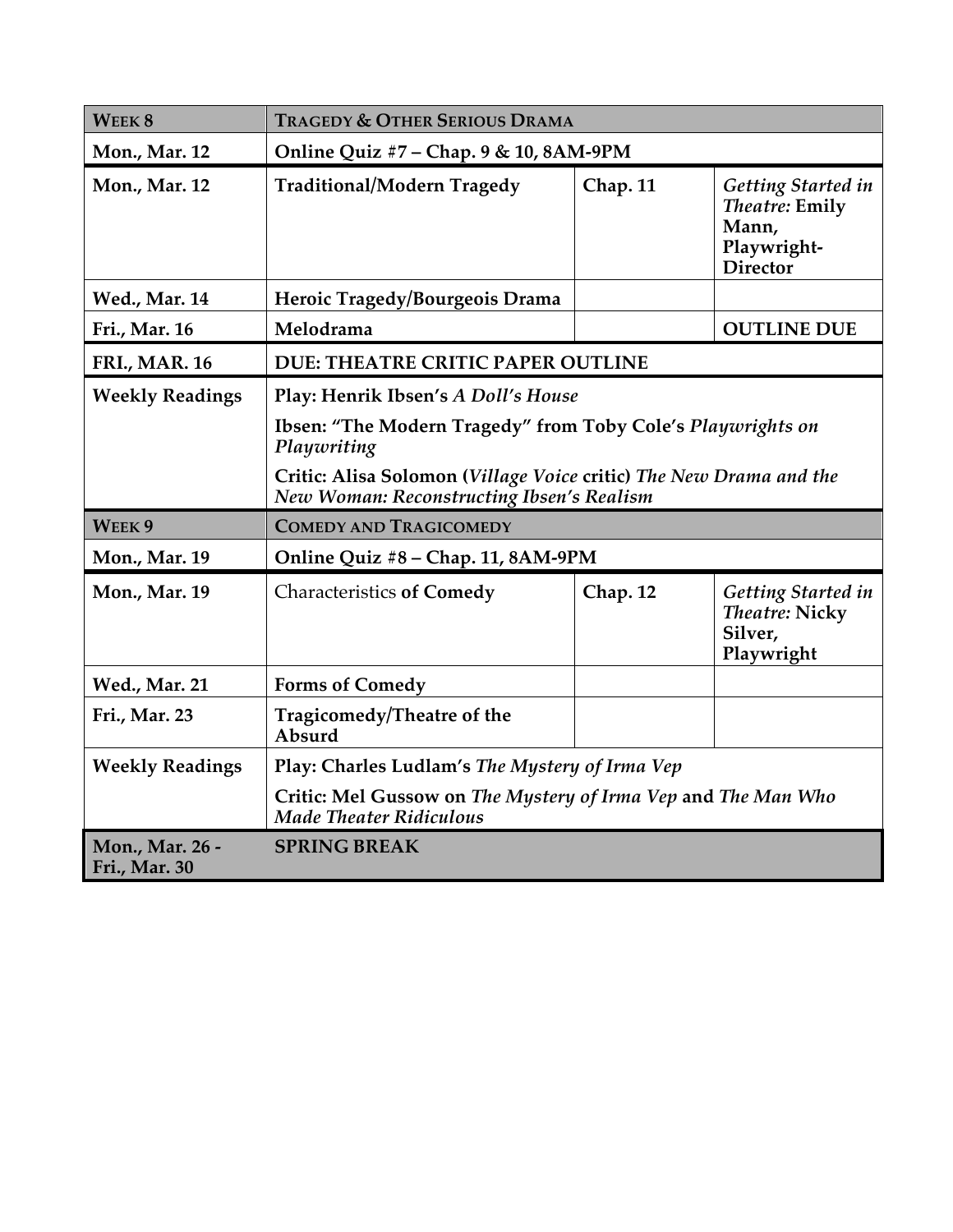| <b>WEEK10</b>          | <b>SCENE DESIGN</b>                                                                            |          |                                                                                         |  |
|------------------------|------------------------------------------------------------------------------------------------|----------|-----------------------------------------------------------------------------------------|--|
| Mon., Apr. 2           | Online Quiz #9 - Chap. 12, 8AM-9PM                                                             |          |                                                                                         |  |
| Mon., Apr. 2           | Theatre Review Due: ARMS & THE MAN                                                             |          |                                                                                         |  |
| Mon., Apr. 2           | <b>Scenery: History</b>                                                                        | Chap. 13 | Exam <sub>3</sub>                                                                       |  |
| Wed., Apr. 4           | <b>Scenery: Design</b>                                                                         |          | <b>Getting Started in</b><br><i>Theatre:</i> Robin<br><b>Wagner</b> , Scene<br>Designer |  |
| Fri., Apr. 6           | <b>Scenery: Construction</b>                                                                   |          |                                                                                         |  |
| <b>Weekly Readings</b> | <b>August Strindberg's A Dream Play</b><br>Play:<br>August Strindberg: Preface to A Dream Play |          |                                                                                         |  |
|                        | Designer/Theorist: Robert Edmond Jones, "Art in the Theatre"                                   |          |                                                                                         |  |
|                        | Designer: Jo Mielziner, "Designing A Play: Death of a Salesman"                                |          |                                                                                         |  |
|                        | Critic: Richard Palmer, Chap. 7 "Reviewing the Performing Space"                               |          |                                                                                         |  |
| <b>WEEK11</b>          | <b>COSTUME DESIGN</b>                                                                          |          |                                                                                         |  |
| Mon., Apr. 9           | Online Quiz #10 - Chap. 13, 8AM-9PM                                                            |          |                                                                                         |  |
| Mon., Apr. 9           | <b>Costumes: History</b>                                                                       | Chap. 14 | Getting Started in<br><b>Theatre: Jess</b><br>Goldstein,<br>Costume<br>Designer         |  |
| <b>Wed., Apr. 11</b>   | <b>Costumes: Design</b>                                                                        |          |                                                                                         |  |
| Fri., Apr. 13          | <b>Costumes: Construction</b>                                                                  |          |                                                                                         |  |
| <b>Weekly Readings</b> | Costume Designer: Theoni Aldridge from Costume Design:<br><b>Techniques of Modern Masters</b>  |          |                                                                                         |  |
|                        | Critic: Richard Palmer, Chap. 8 "Reviewing the Performing Space"                               |          |                                                                                         |  |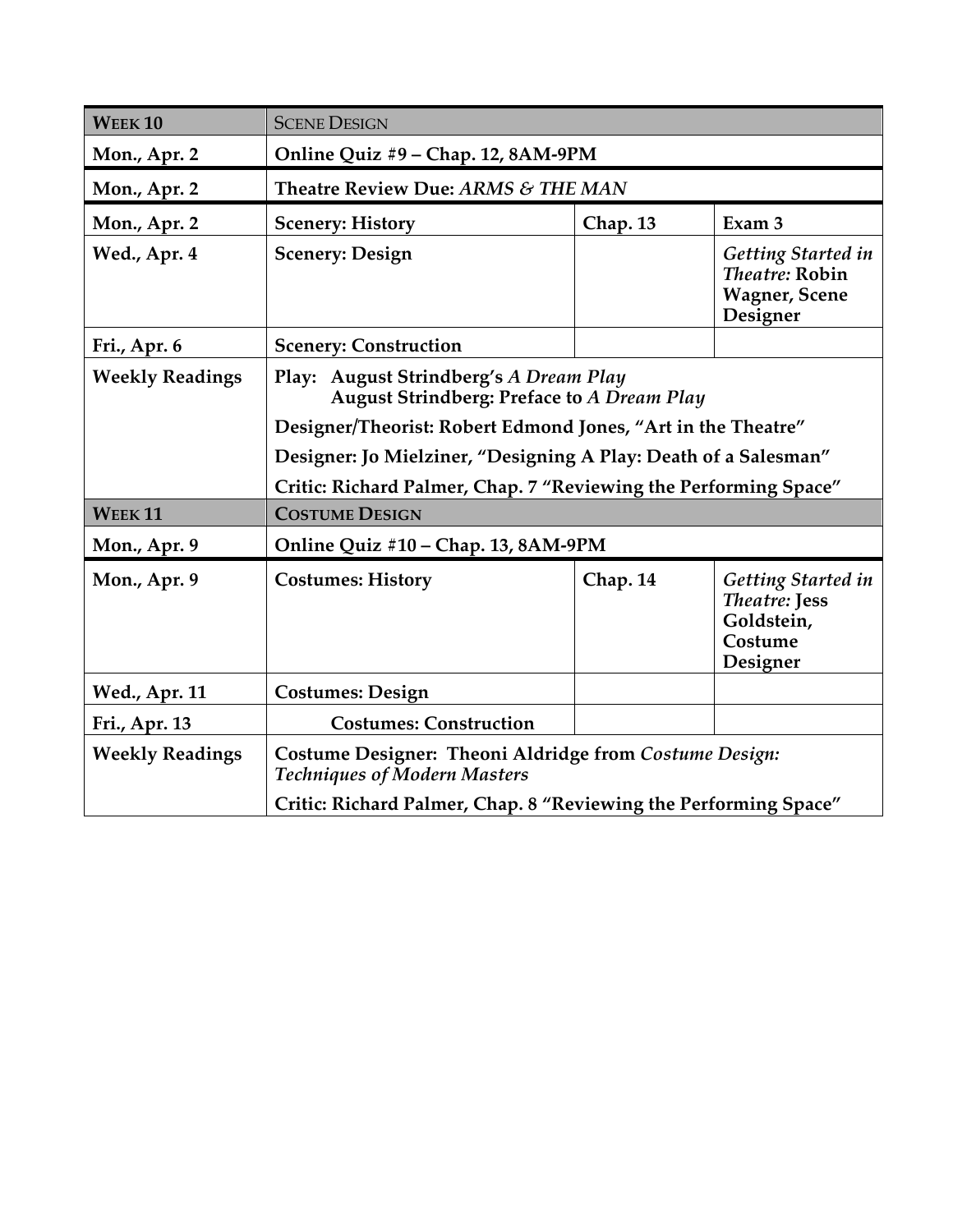| <b>WEEK12</b>          | <b>LIGHTING AND SOUND DESIGN</b>                                                                         |          |                                                                                           |  |
|------------------------|----------------------------------------------------------------------------------------------------------|----------|-------------------------------------------------------------------------------------------|--|
| Mon., Apr. 16          | Online Quiz #11 - Chap. 14, 8AM-9PM                                                                      |          |                                                                                           |  |
| Mon., Apr. 16          | Theatre Review Due: THE STORY                                                                            |          |                                                                                           |  |
| Mon., Apr. 16          | Lighting: History & Design                                                                               | Chap. 15 | <b>Getting Started in</b><br><b>Theatre: Peggy</b><br>Eisenhauer,<br>Lighting<br>Designer |  |
| <b>Wed., Apr. 18</b>   | Sound: Design & Creation                                                                                 |          |                                                                                           |  |
| <b>FRI., APR. 20</b>   | DUE: THEATRE CRITIC PAPER FIRST DRAFT                                                                    |          |                                                                                           |  |
| Fri., Apr. 20          | NO CLASS - DR. CRESPY AT NATIONAL KCACTF                                                                 |          |                                                                                           |  |
| <b>Weekly Readings</b> | Play: Samuel Beckett's Krapp's Last Tape<br>Critic: Brooks Atkinson on Krapp's Last Tape                 |          |                                                                                           |  |
| <b>WEEK13</b>          | Lighting Designer: Adolphe Appia, from "The Work of Living Art"<br>CONTEMPORARY AMERICAN/MUSICAL THEATER |          |                                                                                           |  |
| Mon., Apr. 23          | Online Quiz #12 - Chap. 15, 8AM-9PM                                                                      |          |                                                                                           |  |
| Mon., Apr. 23          | <b>Traditional/Avant Garde Theater</b>                                                                   | Chap. 16 |                                                                                           |  |
| <b>Wed., Apr. 25</b>   | <b>Theatre of Diversity</b>                                                                              |          |                                                                                           |  |
| Fri., Apr. 27          | <b>Musical Theater</b>                                                                                   | Chap. 17 | <b>Getting Started in</b><br>Theatre: Nathan<br>Lane, Actor                               |  |
| <b>Weekly Readings</b> | Play: Freak by John Leguizamo                                                                            |          |                                                                                           |  |
|                        | Video: Rent                                                                                              |          |                                                                                           |  |
|                        | Critic: Ben Brantley on Rent, Ben Brantley on Freak                                                      |          |                                                                                           |  |
|                        | Composer: Conversations with Sondheim by Frank Rich                                                      |          |                                                                                           |  |